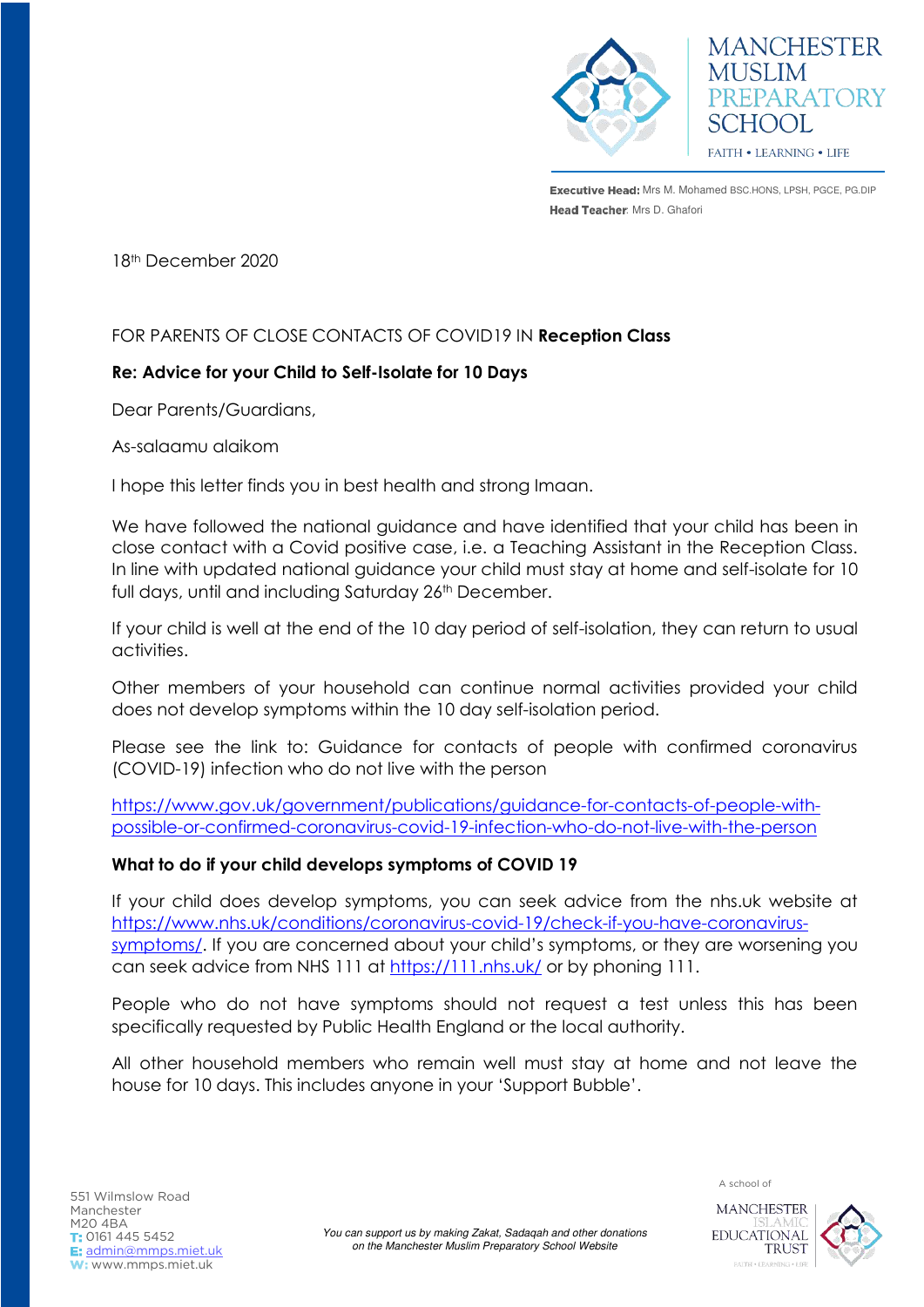

Executive Head: Mrs M. Mohamed BSC.HONS, LPSH, PGCE, PG.DIP Head Teacher: Mrs D. Ghafori

The 10-day period starts from the day when the first person in the house became ill.

Household members should not go to work, school or public areas and exercise should be taken within the home. If you require help with buying groceries, other shopping or picking up medication, you should ask friends or family. Alternatively, you can order your shopping online and medication by phone or online.

Please see the link to the PHE 'Stay at Home' Guidance:

[https://www.gov.uk/government/publications/covid-19-stay-at-home-guidance/stay-at](https://www.gov.uk/government/publications/covid-19-stay-at-home-guidance/stay-at-home-guidance-for-households-with-possible-coronavirus-covid-19-infection)[home-guidance-for-households-with-possible-coronavirus-covid-19-infection](https://www.gov.uk/government/publications/covid-19-stay-at-home-guidance/stay-at-home-guidance-for-households-with-possible-coronavirus-covid-19-infection)

### **Symptoms of COVID 19**

The most common symptoms of coronavirus (COVID-19) are recent onset of:

- new continuous cough and/or
- high temperature and/or
- a loss of, or change in, normal sense of taste or smell (anosmia)

# **How to stop COVID-19 spreading**

There are things you can do to help reduce the risk of you and anyone you live with getting ill with COVID-19

*Do*

- wash your hands with soap and water often do this for at least 20 seconds
- use hand sanitiser gel if soap and water are not available
- wash your hands as soon as you get home
- cover your mouth and nose with a tissue or your sleeve (not your hands) when you cough or sneeze
- put used tissues in the bin immediately and wash your hands afterwards



A school of